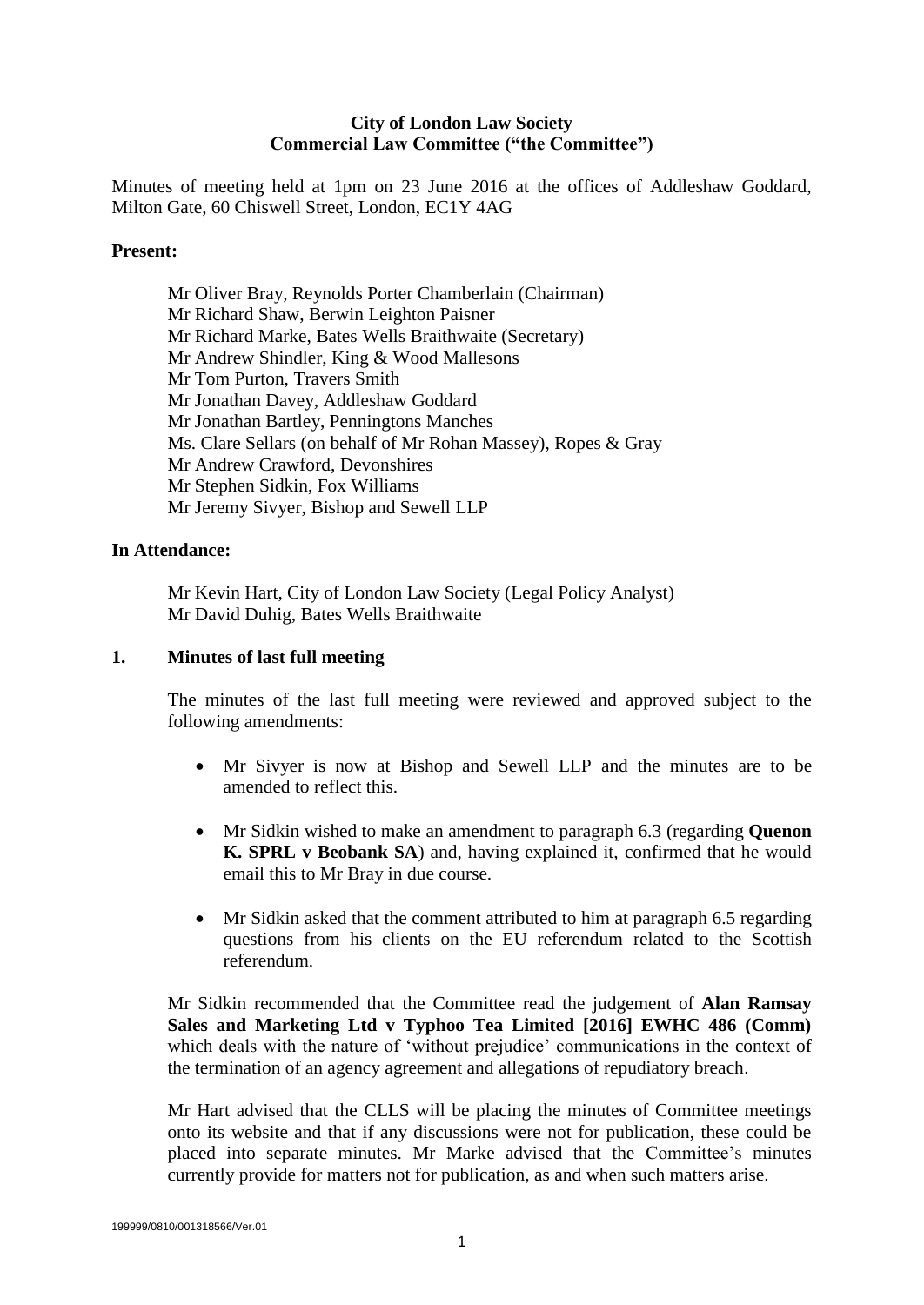### **2. Apologies**

It was reported that apologies had been received from the following:

Mr Rohan Massey, Ropes & Gray Mr Duncan Reid-Thomas, Baker & McKenzie Mr Anthony Woolich, Holman Fenwick Willan Mr Paul Joukador, Hogan Lovells

#### **3. Review of the action points from the last meeting**

- 3.1 The Committee discussed the action points from the previous meeting:
	- 3.1.1 Mr Hart informed the Committee that a response from BIS on the **Consultation on Late payment: challenging 'grossly unfair' terms and practices** was published on 18 June 2016. Mr Hart will email the Committee with a link to the response, but noted that there will be further engagement with stakeholders later this year.
	- 3.1.2 With respect to the Committee placing articles in **The City Solicitor**, Mr Hart informed the Committee that the editor tries to apply a theme to each edition. Mr Sidkin commented that it would be worthwhile to find out what future themes of the journal and Mr Hart agreed that he will circulate a list of upcoming themes. If there was an issue that the Committee felt was worth an article Mr Hart would do what he could to get it published in The City Solicitor. The Committee discussed whether it would be worthwhile providing comment on the GDPR by way of an article in The City Solicitor. Mr Bartley stated that he had written an article for the Surrey Lawyer titled 'The growth of cybercrime: how well is your client data protected?' Mr Bartley stated that he could repurpose this article for The City Solicitor and will contact the Surrey Lawyer to see if they would be amenable to this.
	- 3.1.3 Mr Hart informed the Committee that they should be receiving a soft copy of **The City Solicitor** by email and to contact Mr Hart if they were not.
	- 3.1.4 Mr Shaw stated that he had not received an update on **Counsel's opinion on the validity of electronic signatures for overseas companies and the formalities required in respect of deeds and guarantees** and would chase on this and provide the Committee with an update.
	- 3.1.5 Mr Bartley had been asked to join the Law Society's working group to provide a response to the **online and distance sale of goods and supply of digital content.** As a result of its first meeting, the Law Society is preparing a skeleton response paper with the aim of publishing a full response in September. The Committee discussed whether the Committee could provide a separate response and pick out the key headline points, as it did with CESL. Mr Davey commented that, depending on the response given by the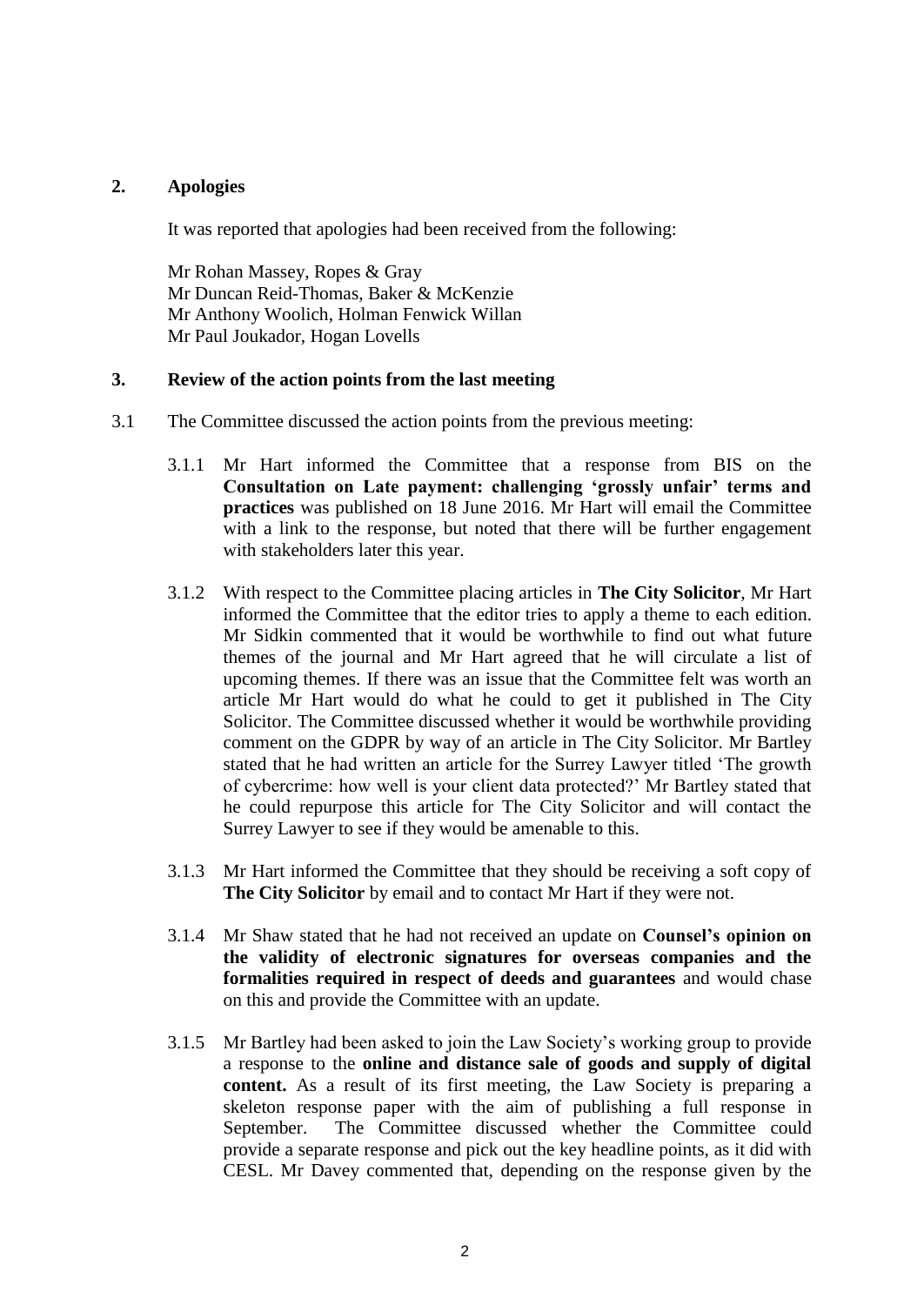Law Society, the Committee could simply state that it agreed with the response of the Law Society to give it more weight. Mr Bartley will try to involve the Committee with the draft proposal and will enquire with the Law Society as to whether this is possible.

# **4. Review of Horizon Scanner**

- 4.1 Mr Shaw was thanked again by the Committee for preparing the Horizon Scanner.
- 4.2 Mr Bray referred to the Investigatory Powers Bill and questioned what the impact of Brexit might be on this.

# **5. Matters arising**

- 5.1 Mr Purton initiated a discussion on the **EU Referendum** and what steps firms were taking to ready themselves for a Brexit vote. He noted that one firm had set up a 24 hour hotline to deal with Brexit queries. Various intractable difficulties were mentioned and briefly discussed, including how and to what extent EU directives would be repealed; whether Parliament would put through law reversing rulings where English courts had followed rulings of the European Court. There was also some discussion on the impact on contracts, including the impact of change control clauses, force majeure and material adverse change clauses. Given the complexities, it was agreed that if there is a Brexit then an extraordinary meeting should be held shortly after so that the Committee could analyse the issues. Mr Purton agreed to host such a meeting if needed.
- 5.2 The Committee also discussed that in the current climate there are a number of exceptional trainees who are unfortunately unable to obtain an NQ position within their current firm. It was discussed whether CLLS could provide a database on its website of such individuals to enable law firms to easily locate required individuals. Mr Hart stated that he would follow-up on this.

#### **6. Interesting cases and/or practice points**

- 6.1 Mr Davey mentioned the case of **Globe Motors Inc & ors v TRW Lucas Varity Electric Steering Ltd & ors [2016] EWCA Civ 396** in which the Court of Appeal was asked to consider the question of whether a clause stating that amendments are not valid unless in writing and signed by both parties prevents a contract from being varied orally or through conduct. The court expressed the obiter view that, in principle, a contract containing such a clause may nevertheless be varied informally.
- 6.2 Mr Davey also mentioned the case of **PST Energy 7 Shipping LLC & Anor v O.W. Bunker Malta Ltd & Anor [2016] UKSC 23**, a case concerning the correct interpretation of a contract for the supply of bunker fuel. In this case, it was held that a contract to supply bunker fuel, which included a retention of title clause plus a right to consume the fuel during the credit period, was not a contract to which the Sale of Goods Act (SGA) applied. Because the SGA did not apply the supplier could not